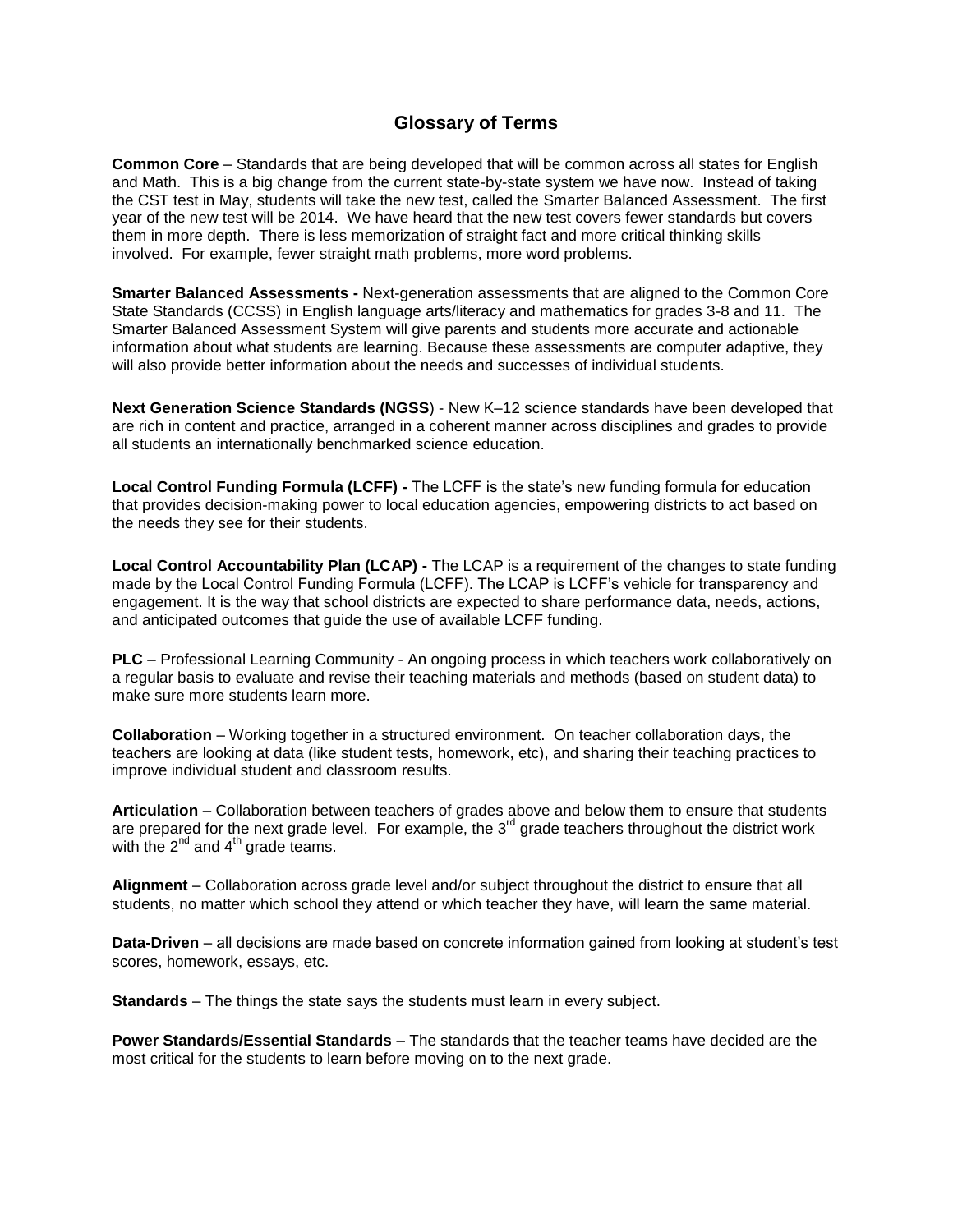**Learning Goal/Learning Target** – A statement given to the kids at the beginning of each day's lesson that tells exactly what is to be learned that day in that subject. For example, "Today we are learning how to convert fractions to decimals." Ideally students should write this learning goal in their notebooks and be able to answer the question, "What did you learn today."

**Assessments** - Test, quizzes, etc. Ways of measuring whether or not students have learned the material.

**Summative Assessment** – The end of unit test (or final exam). Checks to see if the students learned the material and have met the standards.

**Common Assessments** – The idea that all teachers of a grade or subject use the same test and grading criteria for measuring whether or not the students have learned the material.

**Common-Formative Assessment (CFA)** - A mid-unit assessment (test, quiz, quick-check) that measures whether or not students are understanding the material as it is being taught. This is to inform instruction. If students are not making sufficient progress with the material, teachers know that they need to offer additional support within the unit so that students will learn the material by the end of the unit.

**Pre-assessment** – a test given before a new unit that checks the level of understanding students have of the material that is to come. The student's results help the teacher to differentiate instruction for that unit – it helps identify which students might need extra help preparing for the unit and which students already know the information and will need enrichment activities as the unit is taught.

**Quick Check for Understanding** – quick informal assessments during the school day that let the teacher know whether or not the majority of students are "getting" the material so that he/she knows if it's ok to move on to the next concept or if more review is needed. For example, this could be in the form of "show of hands" daily questions, post-it note quizzes taken as students are leaving the classroom, etc. These are not graded tests, but tools teachers use to ensure students are learning.

**Differentiation** – The idea that different students learn at different rates, and that the classroom teacher can support students at different levels within the same class. Some students may be working on basic skills at the same time that others are working above grade level on enrichment projects.

**Intervention** – Additional time and support for a student who needs extra help during the school day. The majority of this additional time and support takes place in class with the classroom teacher.

**Additional Time and Support** – Help for struggling students.

**POI** – Pyramid of Intervention – A systematic school-wide plan of intervention. This includes intervention that is built into the school day and additional resources offered after school hours.

**RTI** – Response to Intervention – Intensive programs for students who need more assistance than the classroom teacher can provide. These are pull-out programs that focus on specific skills to allow students to catch up with their peers.

**Enrichment** – "Extra" or more in-depth work for students who have already mastered the standards that the class is currently working on.

**Cycle of Inquiry** - The process of collecting and analyzing date to use it to guide and inform instructional practice and improve student-learning outcomes.